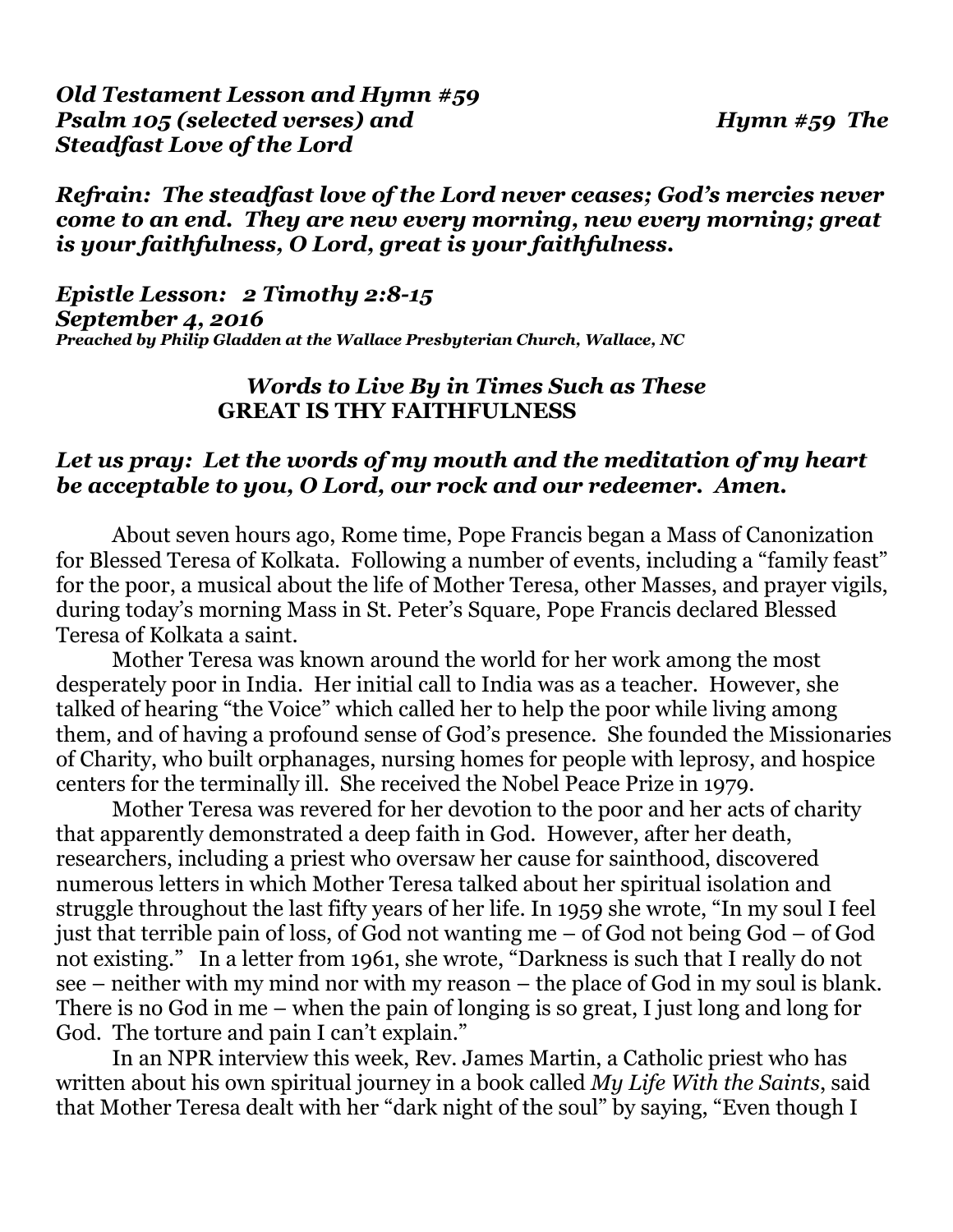don't feel you, I believe in you." He said that statement of faith makes her example relevant and meaningful to contemporary Christians who also struggle with doubt. Rev. Martin said, "Ironically, this most traditional saint becomes a saint for modern times."1

Great is thy faithfulness, Lord, unto me.

 If you were in worship here last Sunday, you may remember singing "A Mighty Fortress Is Our God" as our first hymn. Originally I had selected Hymn #45, "I to the Hills Will Lift My Eyes," based on Psalm 121 as today's opening hymn. However, on Wednesday I texted Vera and Karla and told them I wanted to change the first hymn to "A Mighty Fortress" because the hymn and especially the story behind the hymn fit well with today's sermon.

 "A Mighty Fortress Is Our God" became known as the anthem of the Protestant Reformation. It is probably the most famous of Martin Luther's thirty-six hymns, which he wrote to be professions of faith. Our opening hymn today is based on Psalm 46, which begins, "God is our refuge and strength, a very present help in trouble."

 And it was a time of trouble for Martin Luther in 1527, ten years after he nailed his ninety-five theses to the castle door at Wittenberg. On April 22 of that year, Luther suffered such a severe dizzy spell while he was preaching, he had to quit in the middle of his sermon. For ten years he had been in the midst of theological and political controversies. Not only did he battle with the Catholic Church, he also battled with other reformers about the correct understanding of the Lord's Supper. At times his life was in danger. He became very depressed.

 On July 6 of that year, some friends came to Luther's house for dinner. He felt an intense buzzing in his left ear. After he lay down on his bed, he called out, "Water . . . or I'll die!" He became very cold and thought he was about to die. However, he was able to regain some strength, only to be plunged into illness and depression again in August, September, and December. Later he wrote his good friend and fellow reformer Philip Melanchthon, "I spent more than a week in death and hell. My entire body was in pain, and I still tremble. Completely abandoned by Christ, I labored under the vacillations and storms of desperation and blasphemy against God. But through the prayers of the saints [my friends], God began to have mercy on me and pulled my soul from the inferno below."

 In August, Wittenberg was struck by the plague. Many of the townspeople fled in fear, but Luther stayed behind and cared for the sick. He transformed his house into a hospital, even though his wife was pregnant. Many of Luther's friends died. His own son became ill with the plague. Things did not improve until late November.

 During that year, Luther reflected on the troubles in his life and said, "The only comfort against raging Satan is that we have God's Word to save the souls of believers." At some point during that difficult year of 1527, Luther wrote his famous hymn, in which he affirms, "And though this world with devils filled Should threaten to undo us, We will not fear, for God has willed his truth to triumph through us. The prince of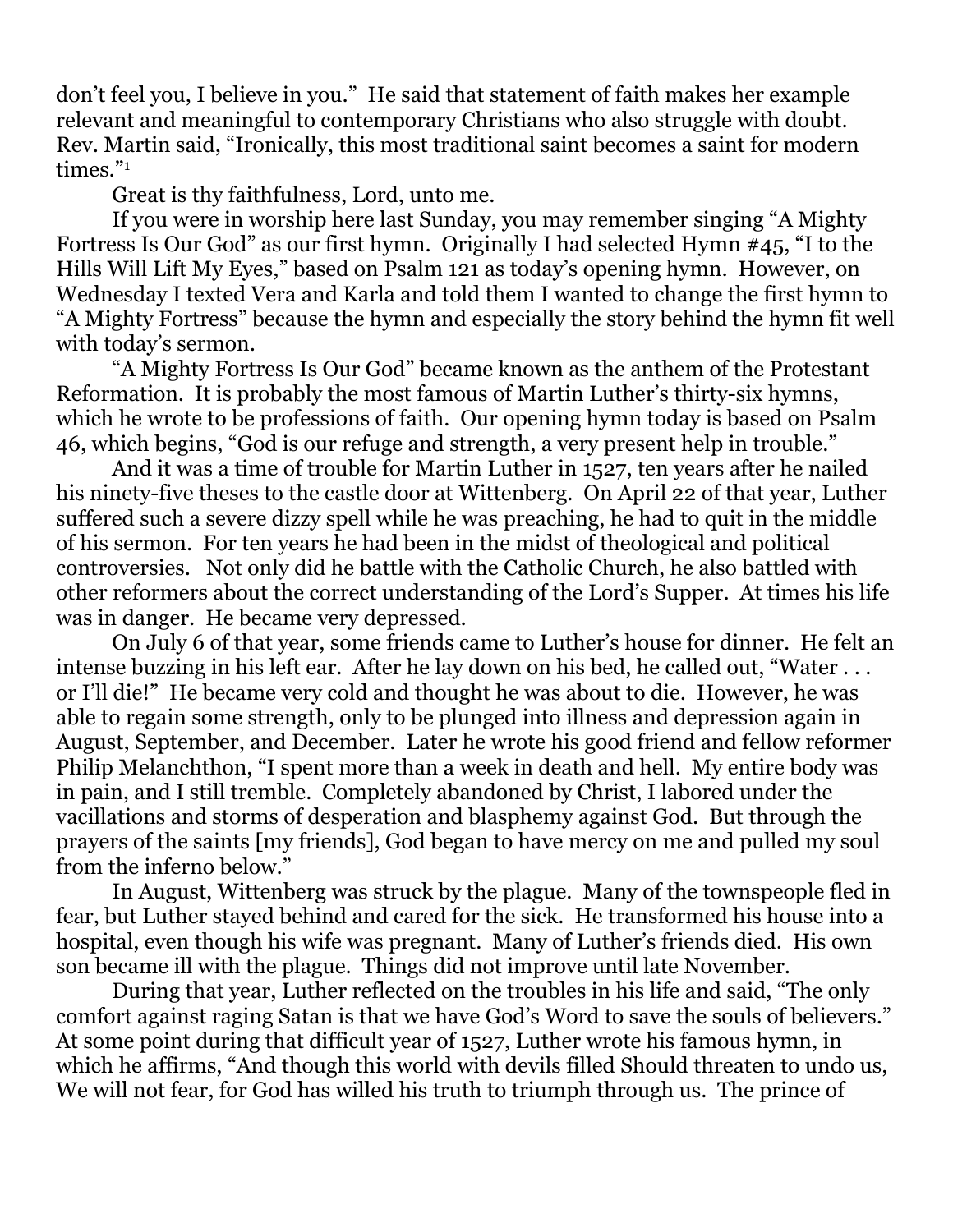darkness grim? We tremble not for him. His rage we can endure, for lo! his doom is sure. One little Word shall fell him."2

Great is thy faithfulness, Lord, unto me.

 The 16th century Spanish mystic and Catholic priest, St. John of the Cross, wrote about "the dark night of the soul." This has been described as "the feeling of spiritual emptiness or being abandoned by God." The best illustration of "the dark night of the soul" may be our Lord himself, who cried out on the cross, "My God, my God, why have you abandoned me?" But "the dark night of the soul" is understood by many people to be an inevitable and necessary part of the spiritual journey to God. It can vary in duration. It can have different causes. It can tempt us to question our faith. When you are going through your own "dark night of the soul," you may cry out like the desperate father whose son had the unclean spirit, "I believe; help my unbelief!"

 Those dark nights come to all of us. They may pass quickly, or they may seem endless. But we put our faith in the God who is always there, even when we deny him, even if we are faithless. When Jesus was on trial for his life, Peter denied him and the rest of his disciples abandoned him at the cross. Still, the risen Jesus reconciled Peter to himself and commissioned him to feed his lambs and tend his sheep. When the eleven disciples met the risen Lord on the mountain in Galilee, they worshiped him, but some doubted. Still, Jesus commissioned *all of them* to continue his ministry and work. John Chrysostom, the 4<sup>th</sup> century Bishop of Constantinople, said, "He is faithful and unshaken, whether we say so or not. He abides the same, whether we deny him or not."

 When Paul wrote to Timothy, his younger companion in ministry and his "child in the faith," he encouraged him to "Remember Jesus Christ, raised from the dead, a descendant of David." This is the core of the gospel. This is the foundation of our faith. Jesus Christ is our hope and the sure sign of God's faithfulness to us.

 I am something of a crossword puzzle fanatic. I love to work the two daily puzzles in the Wilmington *Star News*, and especially the New York Times Sunday puzzle. So, I was intrigued by a comment I read this week. In a commentary on Paul's advice to Timothy to "remember Jesus Christ, raised from the dead, a descendant of David," one writer said, "[This is] like the answer to 1-across and 1-down in the great crossword puzzle of life."3 If you can fill in 1-across and 1-down, you have a good start on the puzzle. However, there are still plenty of clues you have to figure out and blanks you have to fill in before the puzzle is finished, but 1-across and 1-down give you a strong foundation.

 Another writer puts it this way: "We do know temptations to faithlessness and we do waver in our loyalties to the gospel and the Christian life. There are indeed forces in the world that are resistant to the gospel and inhospitable to the Christian life. To these forces, to these temptations, the story of Jesus still speaks. In the midst of hardship, we can still 'remember Jesus Christ.'" Or, as Martin Luther put it in his song, "Did we in our own strength confide, Our striving would be losing, Were not the right man on our side, the man of God's own choosing. Let goods and kindred go, this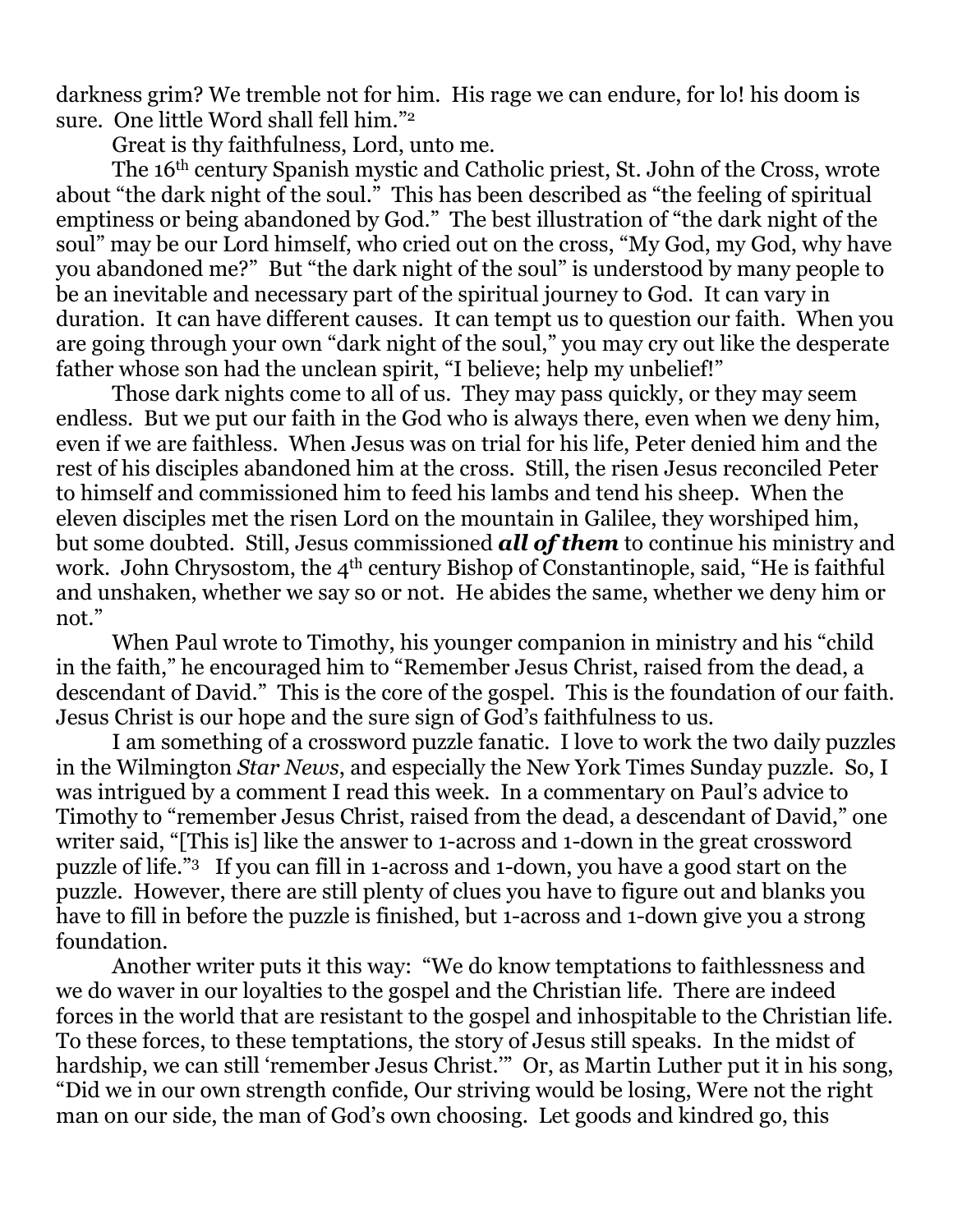mortal life also; the body they may kill: God's truth abideth still; His Kingdom is forever."

 "Remember Jesus Christ, raised from the dead, a descendant of David." Not only do we find our hope in God's faithfulness in Jesus Christ, we also hear the clarion call for our Christian lives. We get distracted in life, we get overwhelmed in life. And it's no different in the church. We get distracted in our life together in the church and we can get overwhelmed in the church – and we forget Jesus Christ, we forget what our most important mission is. As Paul says, "We wrangle over words," and we get caught up in things that sap our energy and enthusiasm. We forget what is central.

 Remember Jesus Christ – and in our remembering of Jesus Christ, we remember God's fidelity and faithfulness to his promises. A doctrine of Presbyterian and Reformed theology called "the perseverance of the saints" expresses this trust in God's faithfulness and fidelity to his people and promises. Despite what the doctrine is called, it's not really about what *we* do as believers as much as it is all about what *God*  has done, is doing, and will do in our lives and in the world. The doctrine expresses "the conviction that the purposes to which we have committed our lives are undergirded by the ultimate power in the universe."

The noted 20<sup>th</sup> century Reformed theologian, Reinhold Niebuhr, said it this way: "Nothing that is worth doing can be achieved in our lifetime; therefore, we must be saved by hope. Nothing which is true or beautiful or good makes complete sense in any immediate context of history; therefore, we must be saved by faith. Nothing we do, however virtuous, can be accomplished alone; therefore, we are saved by love."<sup>4</sup>

 How could we come to worship this morning and hear about FAITHFULNESS and not sing "Great Is Thy Faithfulness"? Many of the great hymns of the church were written in times of challenge and struggle and personal hardship, such as our opening hymn today. Those background stories can make the hymns that much more meaningful.

 What makes the story behind "Great Is Thy Faithfulness" so interesting is, it wasn't written out of a particular "dark night of the soul." The hymn's author, Thomas Chisholm, was born in a log cabin in 1866. He became a believer at the age of 27 and felt called to the ministry. He had no college or seminary training, but was ordained into the United Methodist Church at the age of 37. He served a church for one year, but because of his persistent bad health, he had to quit. He moved to New Jersey and became an insurance agent.

 Chisholm wrote hundreds of poems. His favorite scripture verses were Lamentations 3:22-23: "The steadfast love of the Lord never ceases, his mercies never come to an end; they are new every morning; great is your faithfulness." Chisholm wrote a poem about those verses and sent it to his friend, William Runyan. Runyan was so moved by the poem, he set it to music. Later, Runyan shared the hymn with his friend, Dr. Will Houghton, president of the Moody Bible Institute in Chicago. The song became the unofficial theme song of the institute. Dr. Houghton asked a then unknown singer named George Beverly Shea to sing on the institute's radio program,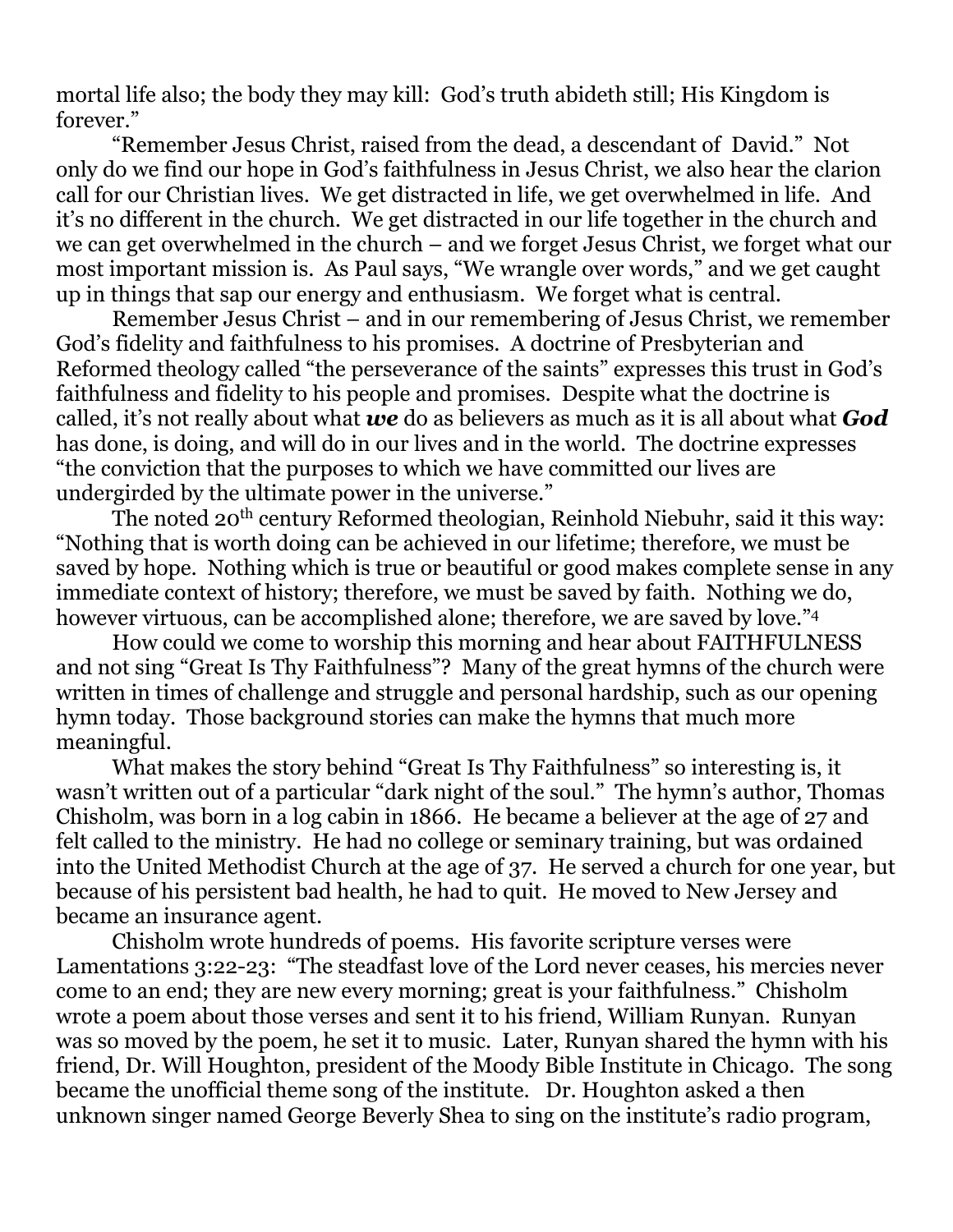and Shea included the hymn. Billy Graham heard George Beverly Shea singing on the radio and invited him to sing at his preaching crusades. The hymn became famous and beloved around the world because of the Billy Graham crusades.

 When Thomas Chisholm was seventy-five, he wrote in a letter: "My income has not been large at any time due to impaired health in the earlier years which has followed me on until now. Although I must not fail to record here the unfailing faithfulness of a covenant-keeping God and that He has given me many wonderful displays of His providing care, for which I am filled with astonishing gratefulness." Chisholm often described himself as "just an old shoe." One person described the famous hymn as "just the fruit of a faithful man with a simple faith in a faithful God."5

 Friends, whether you are going through your own "dark night of the soul" or you are distracted from what is central or circumstances tempt you to cry out "My God, my God, why have you forsaken me?" or you find yourself denying Jesus Christ by what you do and don't do as one of his followers, remember Jesus Christ, raised from the dead, a descendant of David.

Great is thy faithfulness, Lord, unto me.

# *Let us pray: by Rev. Howard Carter, minister at St. Peter's Presbyterian Church in Auckland, New Zealand*

Eternal God,

who holds our times in your hand,

who made us in your image,

who while we were yet sinners sent Jesus Christ to live among us

and die on the cross to free us from sin and death,

who when Jesus rose and ascended to heaven sent your Spirit to be our counselor and comforter,

we proclaim your faithfulness

and thank you for your steadfast love.

Faithful God,

we look back and remember and thank you for all you've done in the past.

You knitted us together in our mother s womb.

You have guided our steps all our lives,

always calling us to come and follow Jesus.

You have met with us and saved us.

You walk through the sunny days and deep dark shadows that make up our lives. You empower us to live, love, and witness to you.

We thank you for the people who have inspired us and helped us grow in you.

We thank you for the people you have led us to serve and love.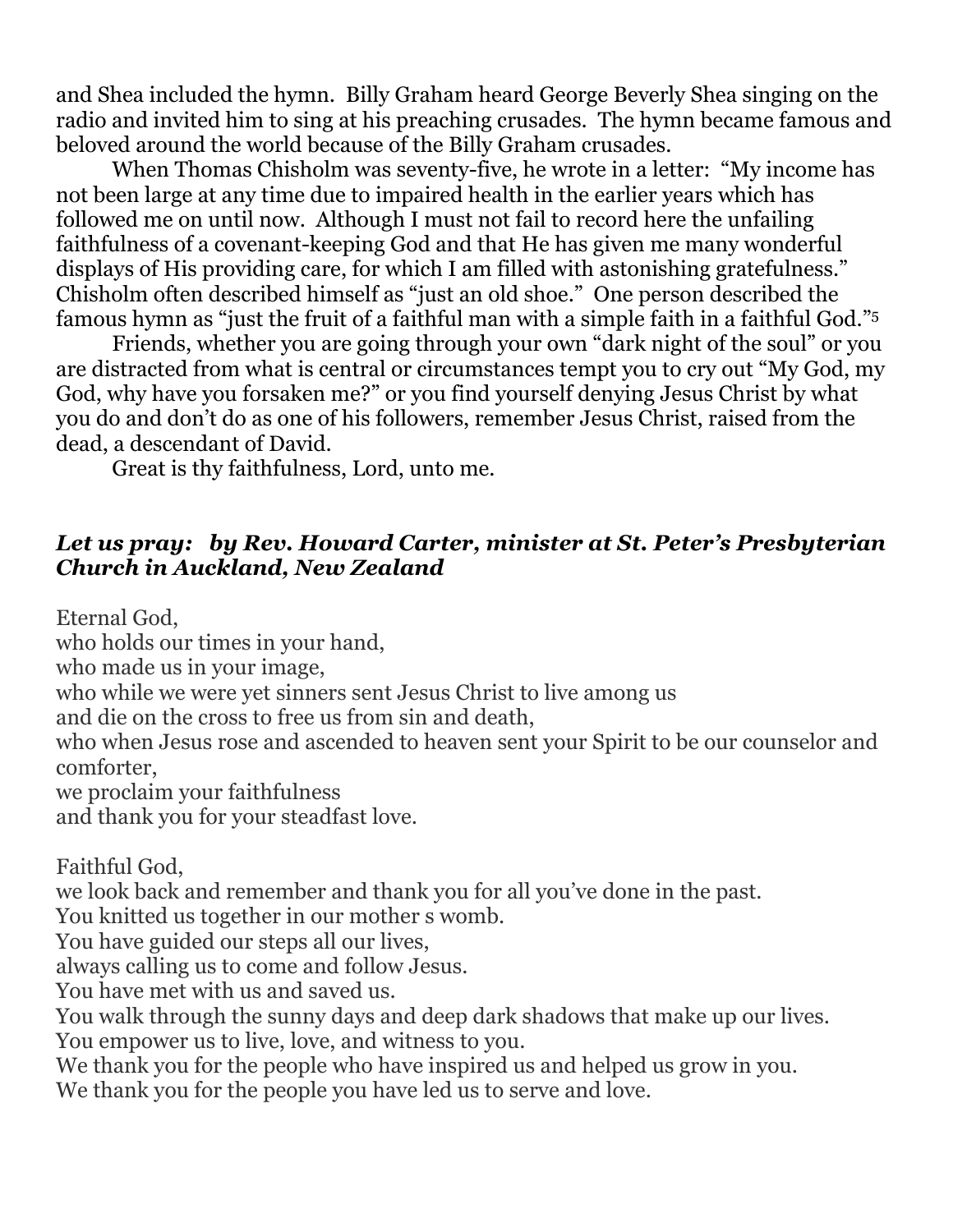Living God, we thank you for your presence and work in our lives today. It's not just in the past. Today we are made new because of what you have done for us. Today you are teaching and leading us. You are calling us to be closer and closer to you. You are calling us to maturity in Christ Jesus. You strengthen us and encourage us. You invite us to seek justice, care, and witness to you.

God who is Alpha and Omega, beginning and end, you have our future in your hands, our tomorrow with all its potential, our next step, our next sunrise and sunset . You will lead us all our days. As you work your plans out in our lives, as you call us to continue to grow and to serve, you have our eternity in your hands, that we will dwell in the house of the Lord forever.

You have been faithful in the past and you are faithful today and you never change so we trust you with our future.

Forgive us for our sins. Fill us afresh with your Spirit. Equip us to serve you faithfully into the future, to proclaim and live the good news of Jesus Christ with holy boldness, to the glory of our eternal God, Father, Son, and Holy Spirit. Amen.

#### **NOTES**

1 This information about Mother Teresa's canonization is taken from three sources: James Martin, "A Saint's Dark Night," *The New York Times*, August 29, 2007 at [www.nytimes.com.](http://www.nytimes.com)

 Shona Crabtree, "Book Uncovers a Lonely, Spiritually Desolate Mother Teresa," *Christianity Today*, August 30, 2007 at [www.christianitytoday.com.](http://www.christianitytoday.com)

 NPR interview with Tom Gjelten, "How the Catholic Church Documented Mother Teresa's 2 Miracles," August 31, 2016 at [www.npr.org.](http://www.npr.org)

2Information about Luther's hymn is taken from these sources:

 C. Michael Hawn, "History of Hymns: 'A Mighty Fortress is Our God," Discipleship Ministries of the United Methodist Church at [www.umcdiscipleship.org](http://www.umcdiscipleship.org).

 Mark Galli, "The Weak Man Behind a Mighty Fortress," *Christianity Today* at [www.christianitytoday.com](http://www.christianitytoday.com).